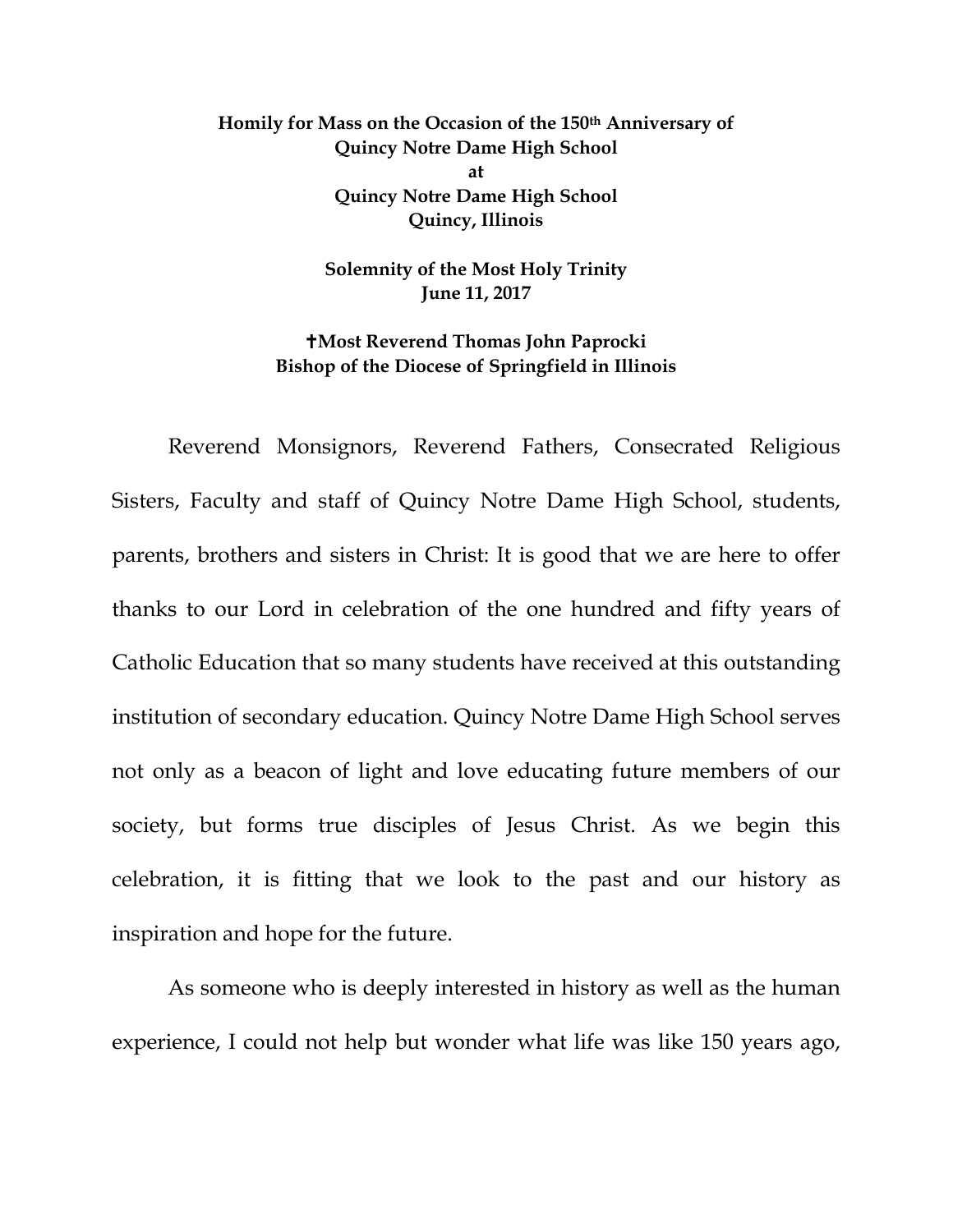and I have to say that, standing here today in the year 2017, the differences in our country and world, as well as our way of life, seem vast.

In 1867 Andrew Johnson was the 17th president of the United states, Nebraska was admitted at the 37th state in these United States, and William H. Seward, the Secretary of State, purchased Alaska for a sum of 7.2 million dollars. Also in 1867, the first elevated railroad began service in New York city, the University of Illinois at Urbana-Champaign was established, and here in Quincy the School Sisters of Notre Dame bought the Bishop's Residence for a \$25.00 down payment. Thus, the "Convent School of Infant Jesus" opened at 8th and Vermont and within a year the enrollment of the school went from 12 to 116 students.

Over the course of the years that followed the founding of the Convent School of Infant Jesus, the school grew and changed to become the school that it is today. While not all of the changes were easy, all of them caused this community to strive continually to follow the will of our Lord more closely in their lives and to live lives of true discipleship. This, my dear brothers and sisters, is the crux of what we are about as Catholic Christian people and is the center of the mission of Catholic education: the formation of young people into true disciples of Jesus Christ.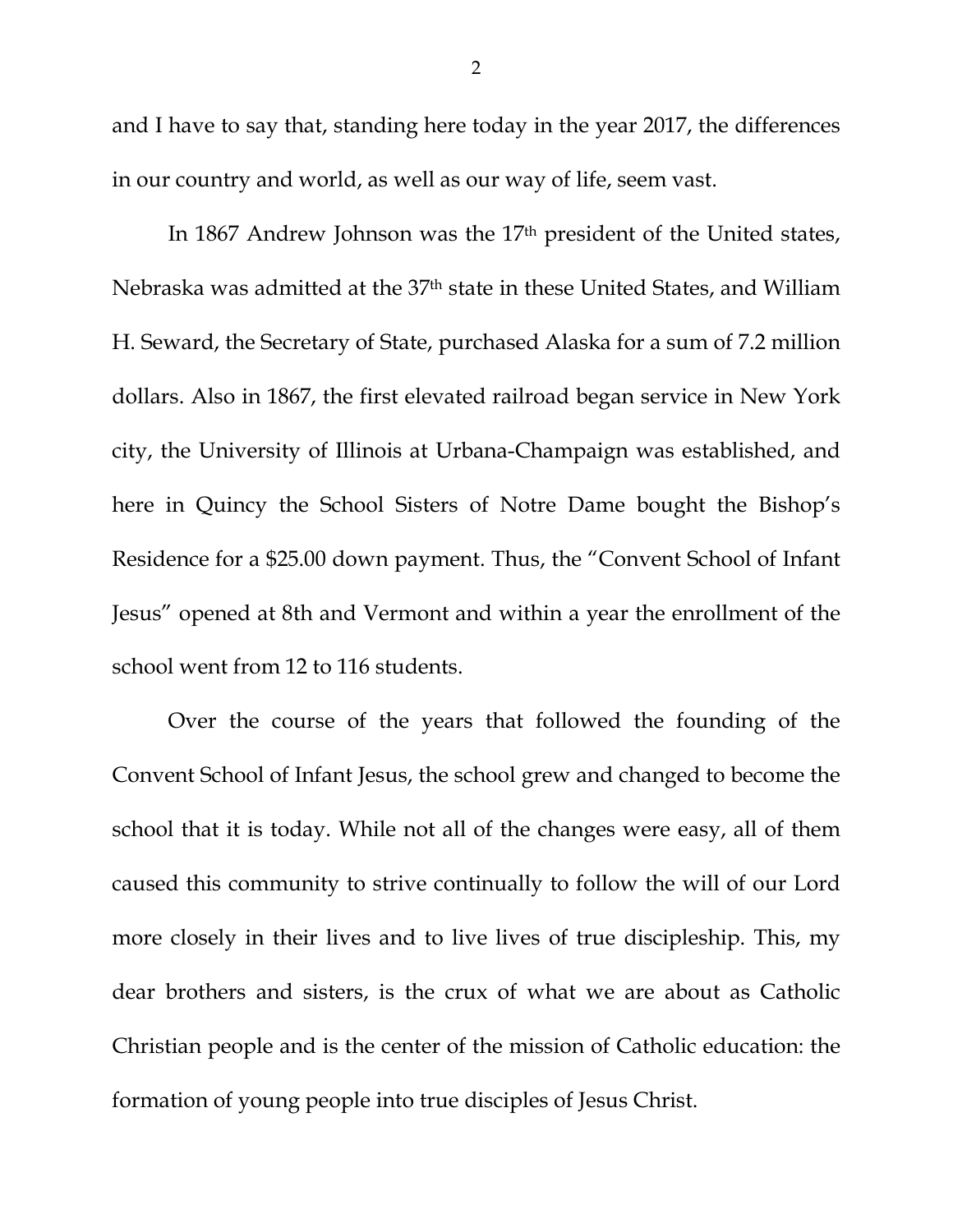In an address to Catholic educators during his 2008 Apostolic Visit to

the United States, Pope Benedict XVI spoke to this, saying:

Education is integral to the mission of the Church to proclaim the Good News. First and foremost every Catholic educational institution is a place to encounter the living God who in Jesus Christ reveals his transforming love and truth (cf. *[Spe](http://w2.vatican.va/content/benedict-xvi/en/encyclicals/documents/hf_ben-xvi_enc_20071130_spe-salvi.html)  [Salvi](http://w2.vatican.va/content/benedict-xvi/en/encyclicals/documents/hf_ben-xvi_enc_20071130_spe-salvi.html)*, 4). This relationship elicits a desire to grow in the knowledge and understanding of Christ and his teaching. In this way those who meet him are drawn by the very power of the Gospel to lead a new life characterized by all that is beautiful, good, and true; a life of Christian witness nurtured and strengthened within the community of our Lord's disciples, the Church.<sup>[1](#page-5-0)</sup>

Since 1867, the consecrated religious and lay educators of this academic institution, entrusted to the patronage of Our Lady, Notre Dame, the true model of Christian discipleship, have embraced this charism and have developed their students not only to be lifelong learners but also to lead lives of service and true discipleship.

Just a few moments ago, in our Gospel reading for today's liturgical Solemnity of the Most Holy Trinity, we heard what might be some of the most well-known words in all of sacred scripture: "God so loved the world that he gave his only Son, so that everyone who believes in him might not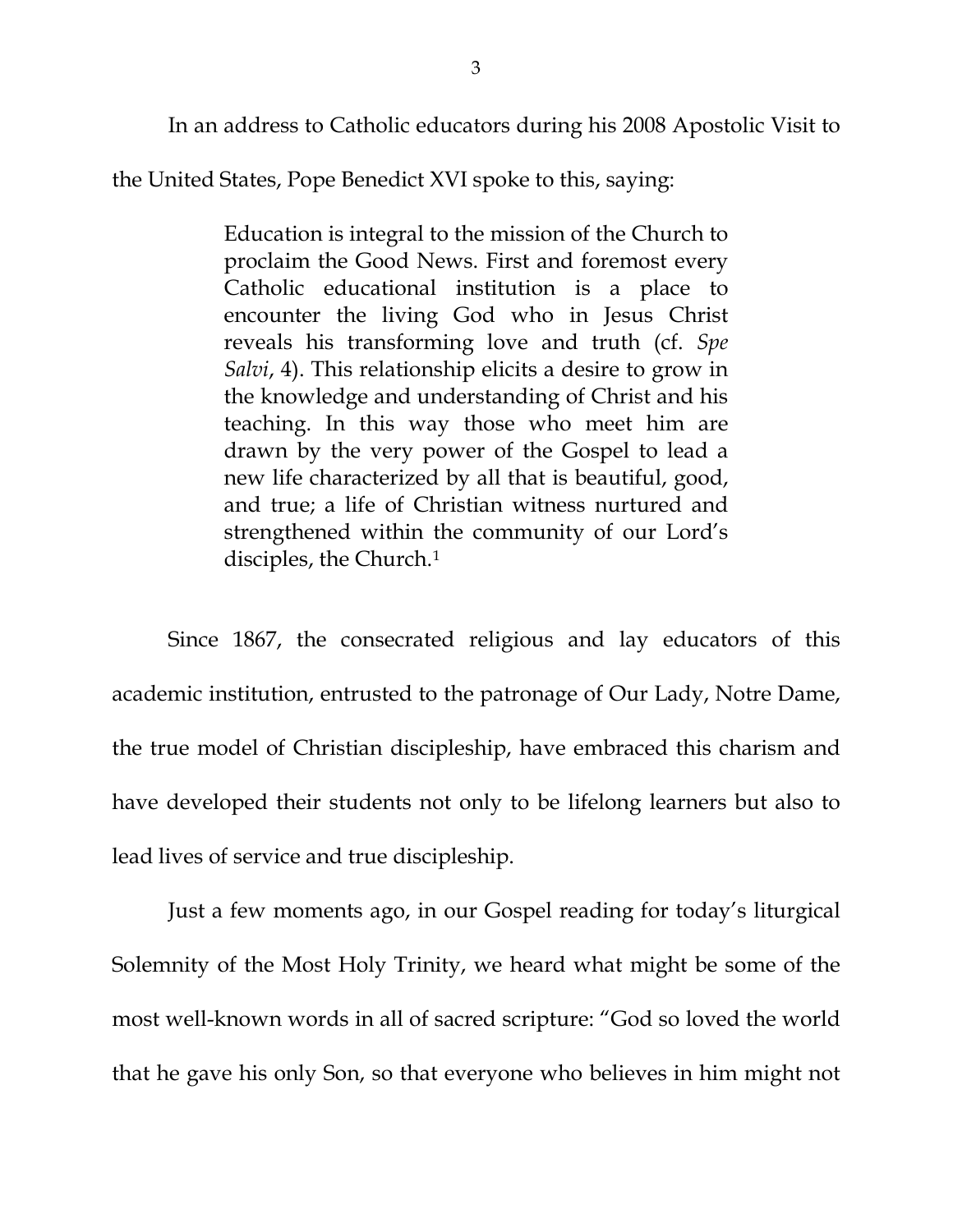perish but might have eternal life."[2](#page-5-1) My dear brothers and sisters, the fact that God lovingly gave us the greatest gift that could possibly be given, that of Jesus' life and ministry as well as His suffering and death, in order that we might have eternal life, must cause us to realize that if God did that out of love for us, then we are called in turn to give our lives back to God through living lives of true discipleship. The love that is shared by the Holy Trinity in the communion of God the Father, God the Son and God the Holy Spirit, is the love by which we were adopted into the family of God at our baptism. The Father, the Son and the Spirit are equal to each other, yet there is only one God, sharing life, wisdom, love, and joy in a way that we cannot fully understand. Yet, like Our Lady and the educators that have formed the youth of Quincy Notre Dame High School in their lives of faith for one hundred and fifty years, we must strive to find our happiness and fulfillment in following the call of the Lord in our lives and, in turn, help others to live their lives in a way that shares the love of God.

The message of Saint John Paul II, when he addressed the young people of the Church who had gathered for World Youth Day in the Jubilee Year 2000 rings true in our lives today. He said: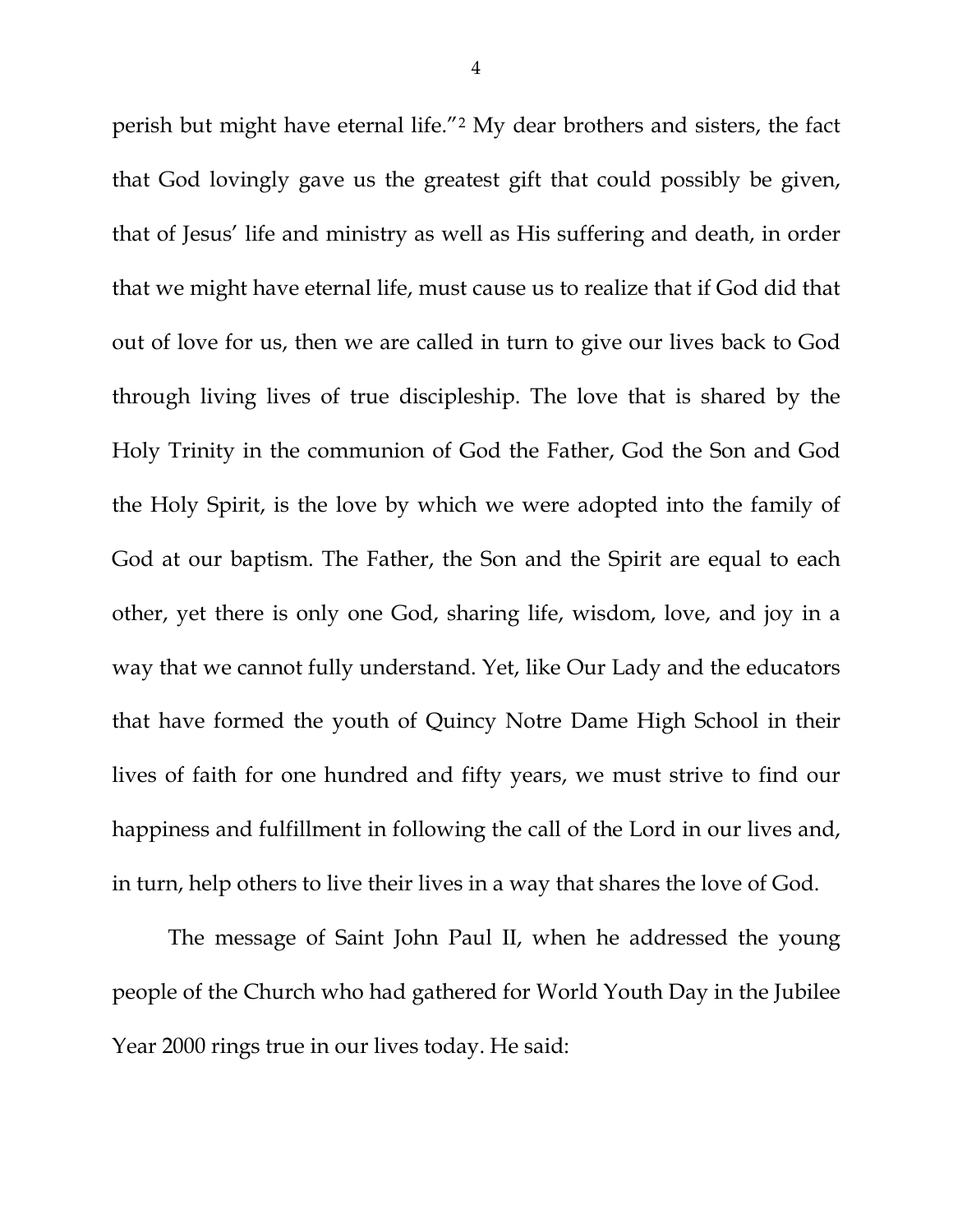It is Jesus you seek when you dream of happiness; he is waiting for you when nothing else you find satisfies you; he is the beauty to which you are so attracted; it is he who provokes you with that thirst for fullness that will not let you settle for compromise; it is he who urges you to shed the masks of a false life; it is he who reads in your hearts your most genuine choices, the choices that others try to stifle. It is Jesus who stirs in you the desire to do something great with your lives, the will to follow an ideal, the refusal to allow yourselves to be grounded down by mediocrity, the courage to commit yourselves humbly and patiently to improving yourselves and society, making the world more human and more fraternal.[3](#page-5-2)

So, as we celebrate the work that has been done to form faith-filled

young Catholic disciples over the past one hundred and fifty years here at Quincy Notre Dame High School, let us renew our commitment to the formation of true Christian disciples. As we enter into this Eucharist, may we grow in our awareness of the wonder of our life in God, and God's presence in our lives. May we ever seek to follow the way of Jesus over that of the world and, in doing so, enter more fully into the Trinitarian life that we are called to share for all eternity.

May God give us this grace. Amen.

 $\overline{\phantom{a}}$